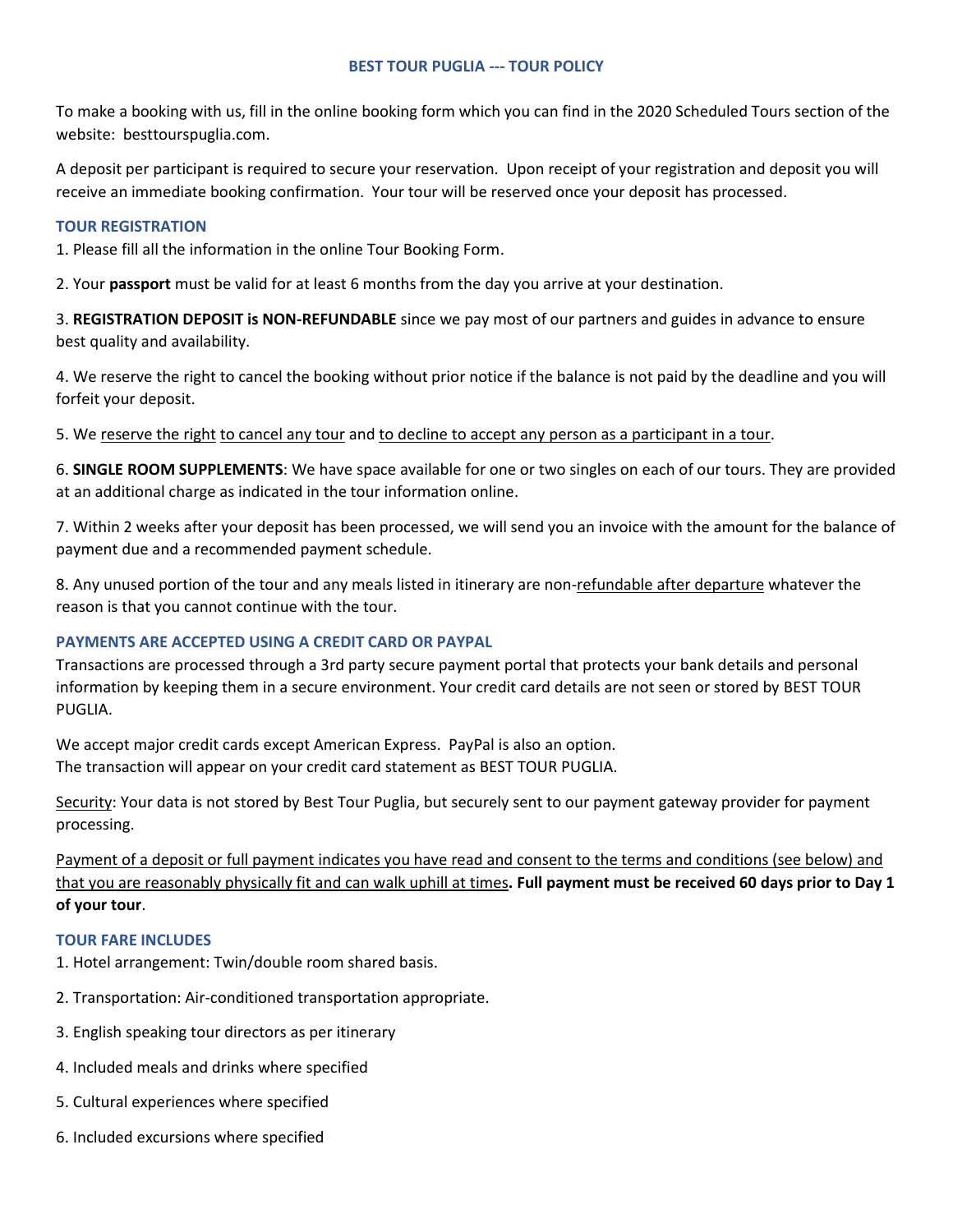- 7. Airport transfers on Day 1 and last day of the tour
- 8. City tax in all the hotels

#### **TOUR FARE EXCLUDES**

- 1. Travel insurance and visa fees/Trip Interruption & Cancellation insurance
- 2. Any charges for extras not listed in itinerary
- 3. Room services, telephone charges, laundry fees
- 4. BEST TOUR PUGLIA will accept no responsibilities for losses, damages or bodily harm.
- 5. Gratuities for tour director
- 6. Gratuities for the local driver/s
- 7. Single room supplement

## **CANCELLATION AND REFUND POLICY**

If you cancel your tour for any reason including medical or personal reasons, cancellation fees will apply.

Balance Payments:

- 1. are 75% refundable 70 days or more prior to tour start date:
- 2. are 40% refundable 70 to 40 days prior to tour start date:
- 3. 40 days or less prior to tour start date: NO REFUND

#### **LIABILITIES**

1. BEST TOUR PUGLIA is not liable for any delay due to an accident, weather, strike or other causes beyond its control.

2. BEST TOUR PUGLIA will accept no responsibilities for losses or additional expense due to an accident, weather, strike or other cause beyond its control.

3. **Passengers must have a valid passport**. Your passport must remain valid for at least 6 months from the arrival date. BEST TOUR PUGLIA will not be held responsible for any expenses if passenger is refused entry by any country.

4. BEST TOUR PUGLIA is not liable if a passenger decides to withdraw during the tour.

5. BEST TOUR PUGLIA reserves the right to alter or curtail the itinerary substitute hotels and/or conveyances as it is deemed necessary for unanticipated concerns or events.

6. BEST TOUR PUGLIA will not accept liability for acts of violence among participants during the tour.

7. BEST TOUR PUGLIA also reserves the right to require any individual to withdraw from the tour if deemed his/her act of conduct is detrimental to or incompatible with the interest, harmony & welfare of other passengers and the tour as a whole.

BEST TOUR PUGLIA shall be under no further liability thereafter to any such person.

#### **YOUR SAFETY**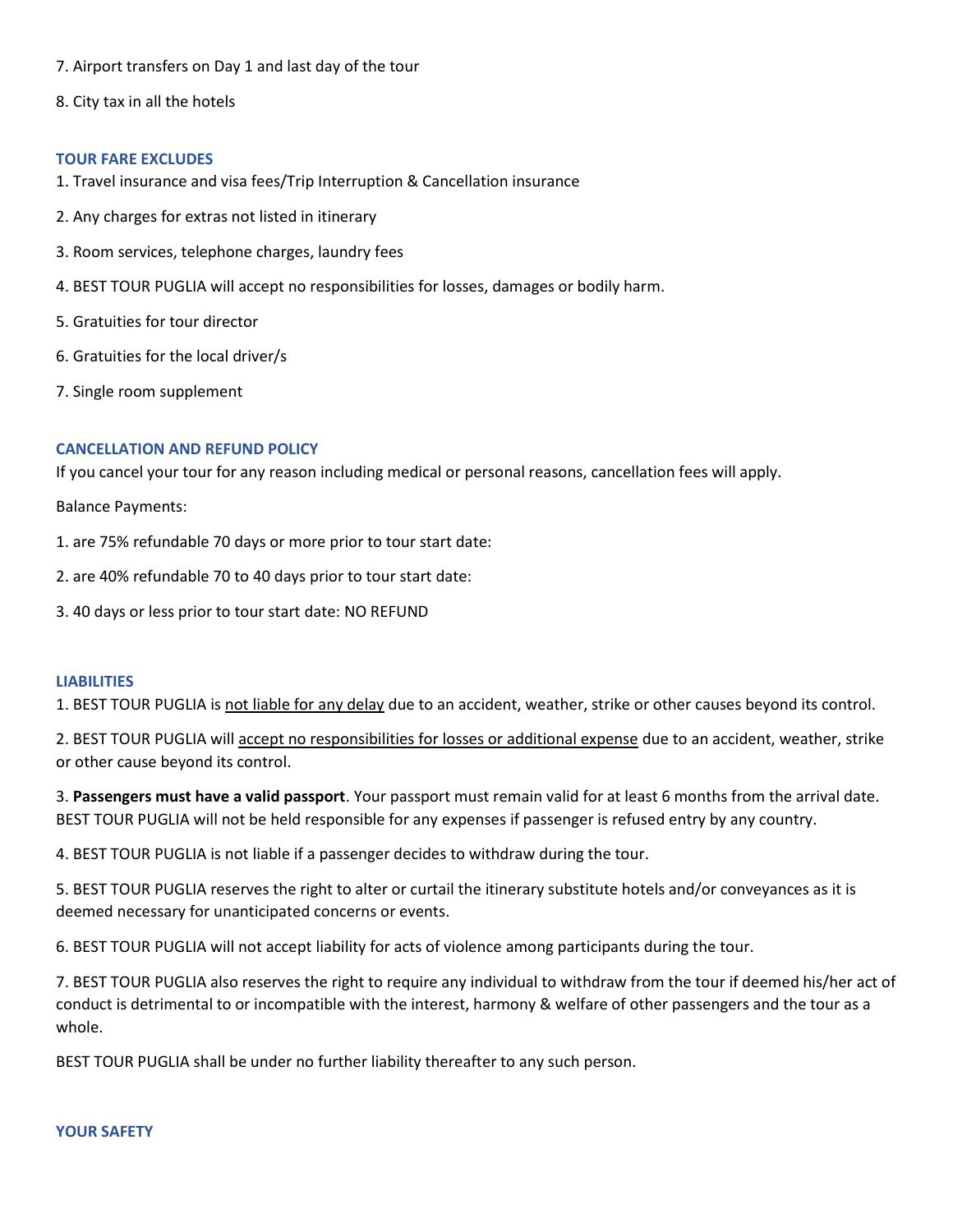We are an Italian-American owned and registered company in Venice, Florida. We are based in Venice, Florida and proudly member of ASTA (American Society of Travel Agents). You are fully covered by tour operators liability insurance and regularly carry out risk assessments on the properties and services we use. We design our own tours and act only as an agent and/or intermediary for independent suppliers. As a result, it retains other contractors to provide transportation, accommodation and other related travel services. BEST TOUR PUGLIA accepts no responsibility for any such losses or any additional expenses or and distress due to delays, sickness, weather, strikes or any other cause beyond our control.

1. Passengers shall be regarded as carrying his/her own risk with respect to loss or injury to person or property.

2. BEST TOUR PUGLIA is not liable for any loss, injury, accident, or damage that is beyond our control which may arise during the tour.

3. Passenger accepts full responsibility for losses and expenses due to delay, sickness, weather, strikes, wars, quarantine and changes in itinerary when necessary.

4. BEST TOUR PUGLIA will not be held responsible if passenger carries any unlawful items or irregularities, any losses and expenses are the responsibility of the passenger.

5. BEST TOUR PUGLIA, tour guide and drivers do not accept liability for lost or stolen personal property during the tour.

# **NO SMOKING**

**We have a nonsmoking policy on all our tour buses and at all archaeological sites visited.** 

## **TRAVEL INSURANCE**

Purchase of European travel insurance is strongly recommended. We will be pleased to assist in inquiries of any travel insurance.

Trip Interruption and Cancellation insurance is not included. We highly recommend Travelex-Insurance.com to protect your vacation.

#### **PRIVATE POLICY**

Any and all information submitted to us by you is held in strict confidence. Your name, address, phone number, email address, tour inquiry or purchase information will be used by BEST TOUR PUGLIA only and not shared with any third parties.

# **TOUR CHANGES/GUESTS BEHAVIOR**

All information on our website is to the best of our knowledge, correct. However, we reserve the right to make changes in accommodations, visits and itineraries at any times should it become necessary due to circumstances beyond our control that cause delays or itinerary changes caused by strikes, bad weather, traffic, etc. We are not obliged to pay guests compensation.

We reserve the right to accept/reject or not retain any person whose behavior affects the enjoyment of the tour.

# **WALKING ON TOUR**

We do not place any age limitations on the tour and welcome anyone with a moderate level of physical fitness. Most medieval towns were built as hilltop fortifications, so you will find some of your walking to be uphill. Be prepared to spend a few hours a day on your feet and for uphill walks to some hotels, steps and inclines in Matera and Ostuni. **Our tours are not suited for anyone with knee, back and heart problems or those who cannot manage steps and moderate inclines**. Age is not important as long as you are reasonably fit and a good walker. If you have mobility issues, please do